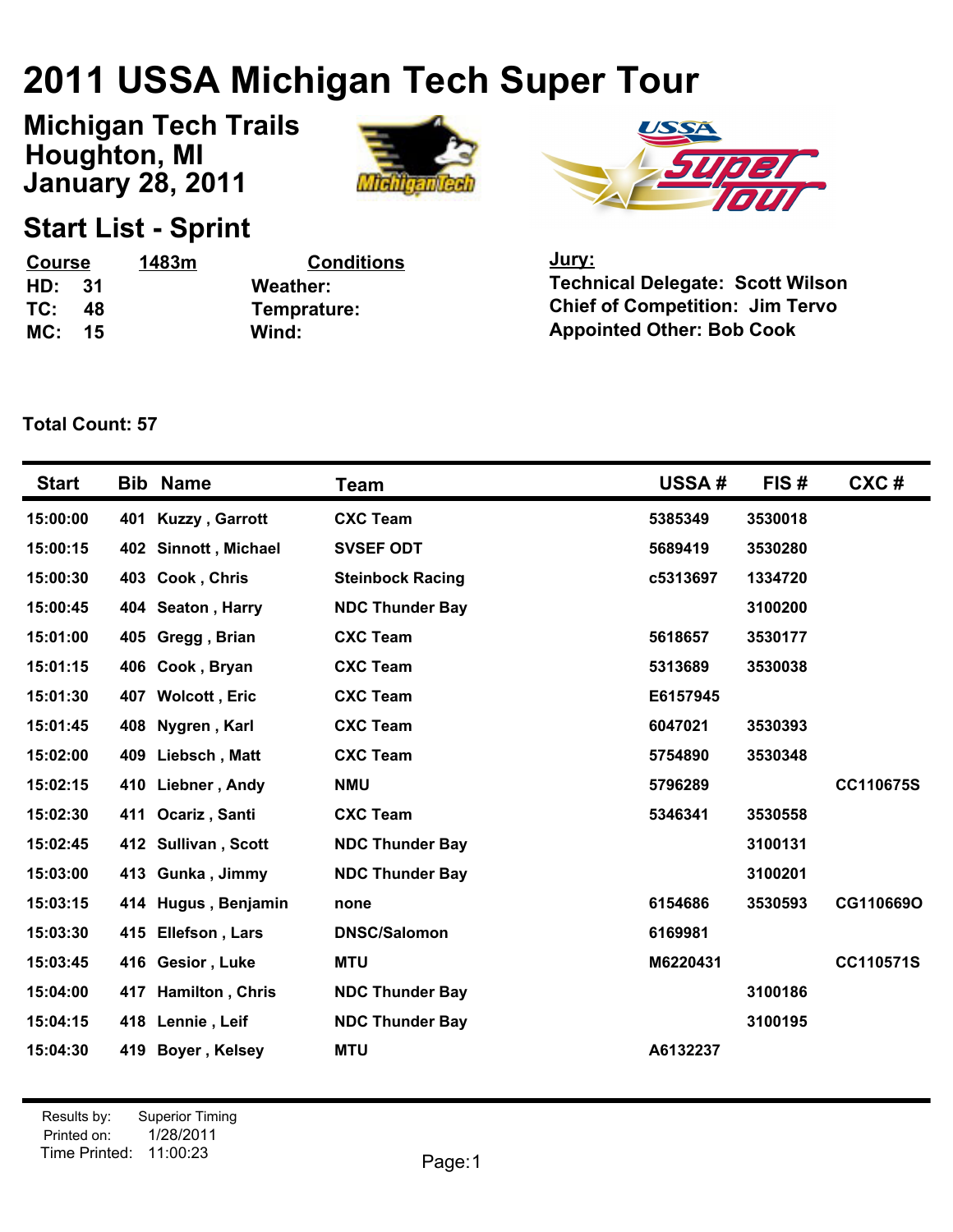| <b>Start</b> |     | <b>Bib Name</b>         | <b>Team</b>                           | <b>USSA#</b>  | FIS#    | CXC#             |
|--------------|-----|-------------------------|---------------------------------------|---------------|---------|------------------|
| 15:04:45     | 420 | Slater, Eric            | <b>Minneapolis Ski Club</b>           | 5533328       | 3530638 | <b>MW11047OJ</b> |
| 15:05:00     | 421 | <b>Coulter, Dudley</b>  | <b>NDC Thunder Bay</b>                |               | 3100213 |                  |
| 15:05:15     |     | 422 Sjulstad, Petter    | <b>MTU</b>                            | <b>NORWAY</b> | 3420808 | CC110588S        |
| 15:05:30     |     | 423 Sandvik, Sondre     | <b>MTU</b>                            | X6368401      | 3421436 | CC110586S        |
| 15:05:45     |     | 424 Puiras, Timo        | <b>REX WAX - XCTIMOSPORT</b>          |               | 3100008 |                  |
| 15:06:00     |     | 425 Freitag, Julain     | <b>Big Thunder Nordic Ski Club</b>    |               | 3100265 |                  |
| 15:06:15     | 426 | <b>Williams, Ross</b>   | <b>Traverse City Central Nordic S</b> | 6099576       |         | GL110436O        |
| 15:06:30     | 427 | Foster, Angus           | <b>Big Thunder Nordic</b>             |               | 3100242 |                  |
| 15:06:45     | 428 | Joda, David             | <b>PEAK NORDIC!!!!</b>                | 6339953       |         | MW110100O        |
| 15:07:00     |     | 429 Pendziwol, Colin    | <b>Big Thunder Nordic</b>             |               | 3100257 |                  |
| 15:07:15     | 430 | Murrray, Blake          | <b>Superiorland Ski Club</b>          | C6296975      |         | GL110132J2       |
| 15:07:30     | 431 | Scott, Cody             | <b>Sisu Nordic Ski Foundation</b>     | 6328720       |         | MW110482O        |
| 15:07:45     | 432 | Kerr, Matthew           |                                       | C6341997      | 3530651 | MW11067J2        |
| 15:08:00     | 433 | <b>Richards, Jake</b>   | <b>Maplelag Resort</b>                |               |         | MW110564J        |
| 15:08:15     |     | 434 Karinen, Peter      | <b>Copper Country Ski Tigers</b>      |               |         | GL110841J2       |
| 15:08:30     | 435 | Kates, Adam             | <b>Big THunder Nordic Ski Club</b>    |               |         |                  |
| 15:08:45     |     | 436 Anderson, Soren     | <b>IWSC</b>                           |               |         |                  |
| 15:09:00     | 437 | Nichols, Christopher    | <b>Wausau Nordic</b>                  |               |         | MW110646O        |
| 15:09:15     | 438 | Ek, David               | <b>Big Thunder Nordic</b>             |               | 3100241 |                  |
| 15:09:30     | 439 | <b>Rupert, Erik</b>     |                                       | C6353034      |         | MW110793J        |
| 15:09:45     | 440 | <b>Bruning, Andrew</b>  | <b>Traverse City Central Nordic S</b> |               |         | GL110629J2       |
| 15:10:00     | 441 | <b>Ostrander, Aaron</b> | <b>Hayward Middle Nordic</b>          |               |         | MW110150J        |
| 15:10:15     |     | 442 Ghost,              |                                       |               |         |                  |
| 15:10:30     |     | 443 Ghost,              |                                       |               |         |                  |
| 15:10:45     |     | 444 Ghost,              |                                       |               |         |                  |
| 15:11:00     |     | 445 Ghost,              |                                       |               |         |                  |
| 15:11:15     |     | 446 Ghost,              |                                       |               |         |                  |
| 15:11:30     |     | 447 Ghost,              |                                       |               |         |                  |
| 15:11:45     |     | 448 Ghost,              |                                       |               |         |                  |
| 15:12:00     |     | 449 Ghost,              |                                       |               |         |                  |
| 15:12:15     |     | 450 Ghost,              |                                       |               |         |                  |
| 15:12:30     |     | 451 Ghost,              |                                       |               |         |                  |
|              |     |                         |                                       |               |         |                  |